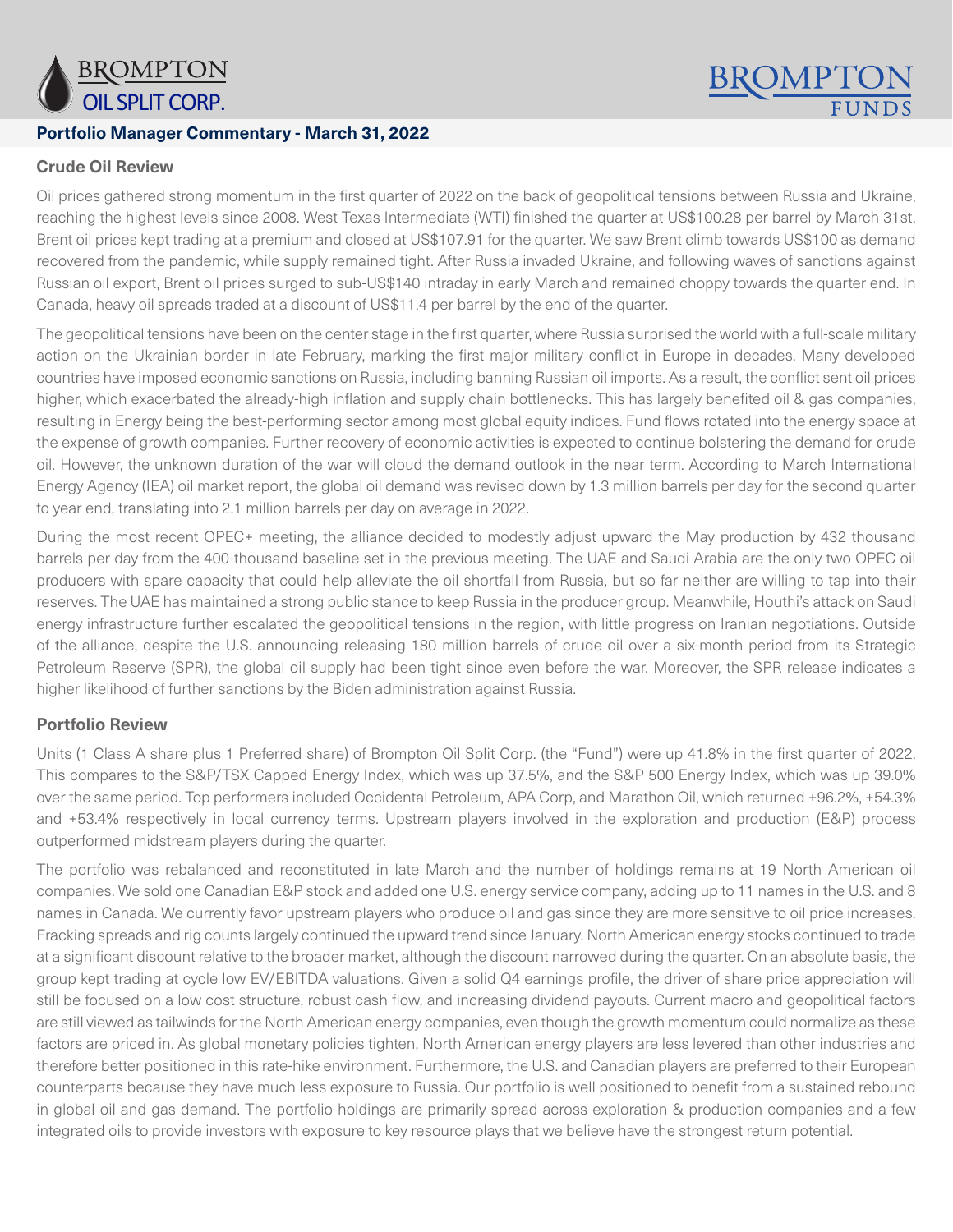Looking out to the rest of 2022, as market participants focus on the geopolitical developments and the absence of spare capacity, the oil market will remain elevated and volatile. Production ramp-up and visibility on the Russia-Ukraine conflict should stabilize the oil market, but the timing will be challenging to forecast. We expect to see further investor engagement into the sector, driven by concerns over inflation readings and geopolitical uncertainties. Over the years, the industry's cost structure has fallen significantly. High quality oil producers were able to cope with the current crisis much better than in previous cycles. At current prices, oil producers are still exercising capital discipline, with some operators projecting low-to-mid single digit production growth. Energy producers are generating plenty of cash flow at current oil prices. We also believe free cash flow is set to advance further on existing capex estimates, allowing for acceleration of returns to shareholders. In addition, the impact of COVID-19 has waned as travel returns rapidly with many countries loosening restrictions. In this regard, we believe that the current macro environment and sector fundamentals still present a bullish outlook on the North American oil producers.

Laura Lau, SVP & Chief Investment Officer Michael D. Clare, SVP & Senior Portfolio Manager